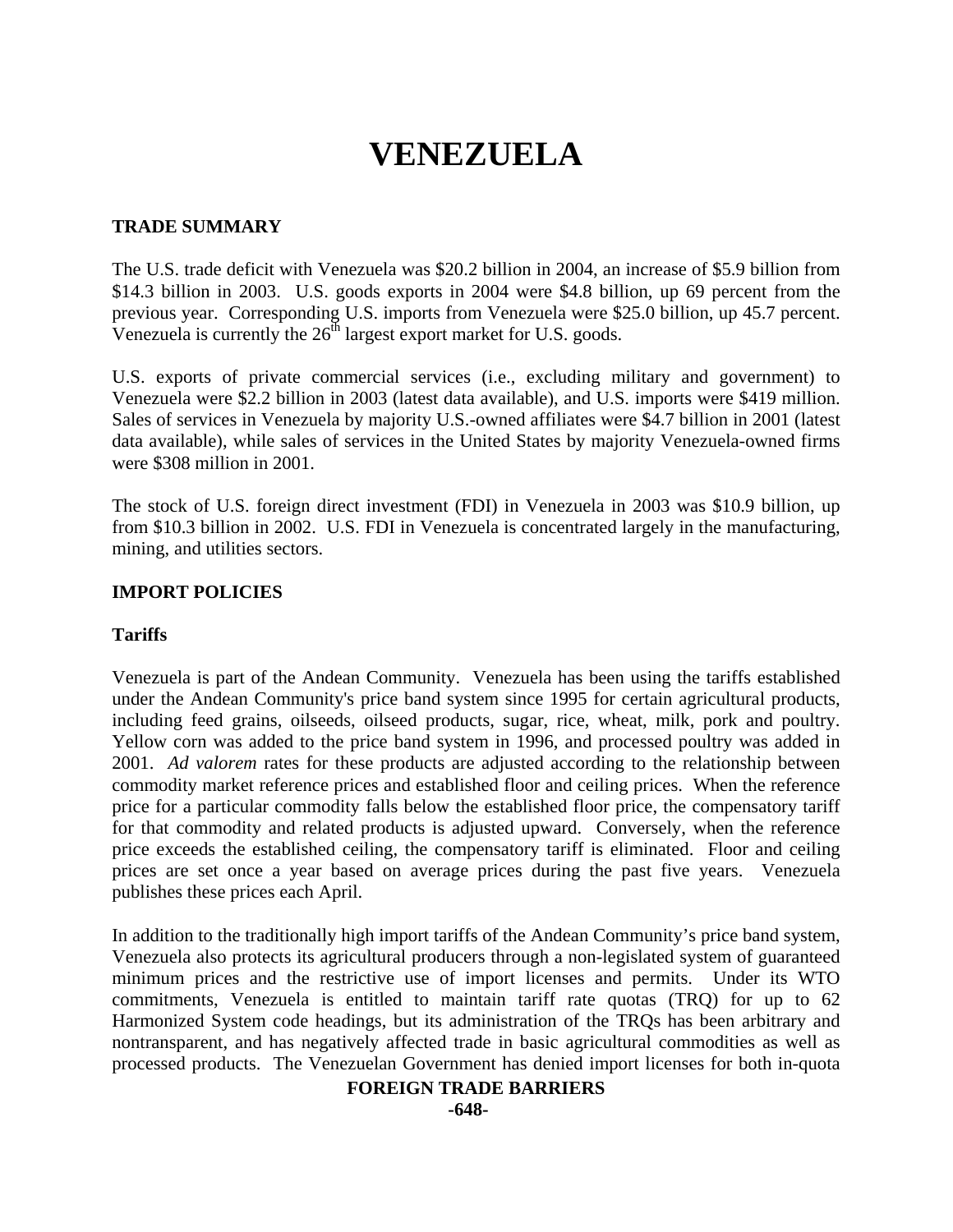and over-quota quantities, even though importers are willing to pay the over-quota tariff for additional quantities of products.

U.S. agricultural exporters indicate that the Venezuelan government also routinely fails to open the TRQs in a timely manner -- in some cases there have been delays of up to four months - with the immediate consequence of disrupting trade in basic commodities. Further, for some products eligible for TRQs, the Venezuelan government has not taken the necessary steps to publish regulations establishing the TRQ mechanism, and for other products, such as pork, the government has refused to activate the quota at all. For many years, the government and domestic producers have agreed -- behind closed doors -- to minimum prices for major crops such as corn, sorghum and rice. The government generally prohibits imports until the entire local crop has been purchased at the set price, resulting in an effective import ban.

Venezuela also has restricted the issuance of import licenses for sorghum, soybean meal, yellow grease, pork, poultry, oilseeds and some dairy products. For the first time in several years, in 2004 the government published information on import licenses through the Ministry of Agriculture.

Under the Andean Community's Common Automotive Policy, assembled passenger vehicles constitute an exception to the 20 percent maximum tariff and are subject to 35 percent import duties.

## **Non-Tariff Measures**

In response to the rapid decline in the value of the national currency, the Bolivar, following a two-month general strike that brought oil production to a near standstill, the Central Bank of Venezuela halted trade in Bolivars on January 22, 2003. President Chavez announced the creation of an Exchange Administration Board (CADIVI) on February 5, 2003 to regulate the purchase and sale of foreign currency. During much of 2003, CADIVI was unable to process requests for authorization of foreign exchange in an efficient and timely manner and only supplied \$3.6 billion or approximately two months worth of transactions. There has been significant improvement over time. The supply of foreign currency reached a level of approximately \$15 billion in 2004, or 55 percent of approved authorizations. The Ministry of Light Industry (formerly the Ministry of Production and Commerce) maintains a list of imports that are eligible to receive foreign currency approval. This list has grown significantly since the introduction of the exchange controls and now includes services and the repatriation of capital. Although the number of currency certificate approvals has increased steeply, the exchange controls have put a significant constraint on imports, which account for 68.5 percent of requests, followed by private foreign debt with 12.5 percent and foreign investments with 8.6 percent. Exchange control authorities have repeatedly said that the exchange control system will be eased but will remain in place permanently.

Importers of agricultural products have received the majority of dollars under the CADIVI

#### **FOREIGN TRADE BARRIERS -649-**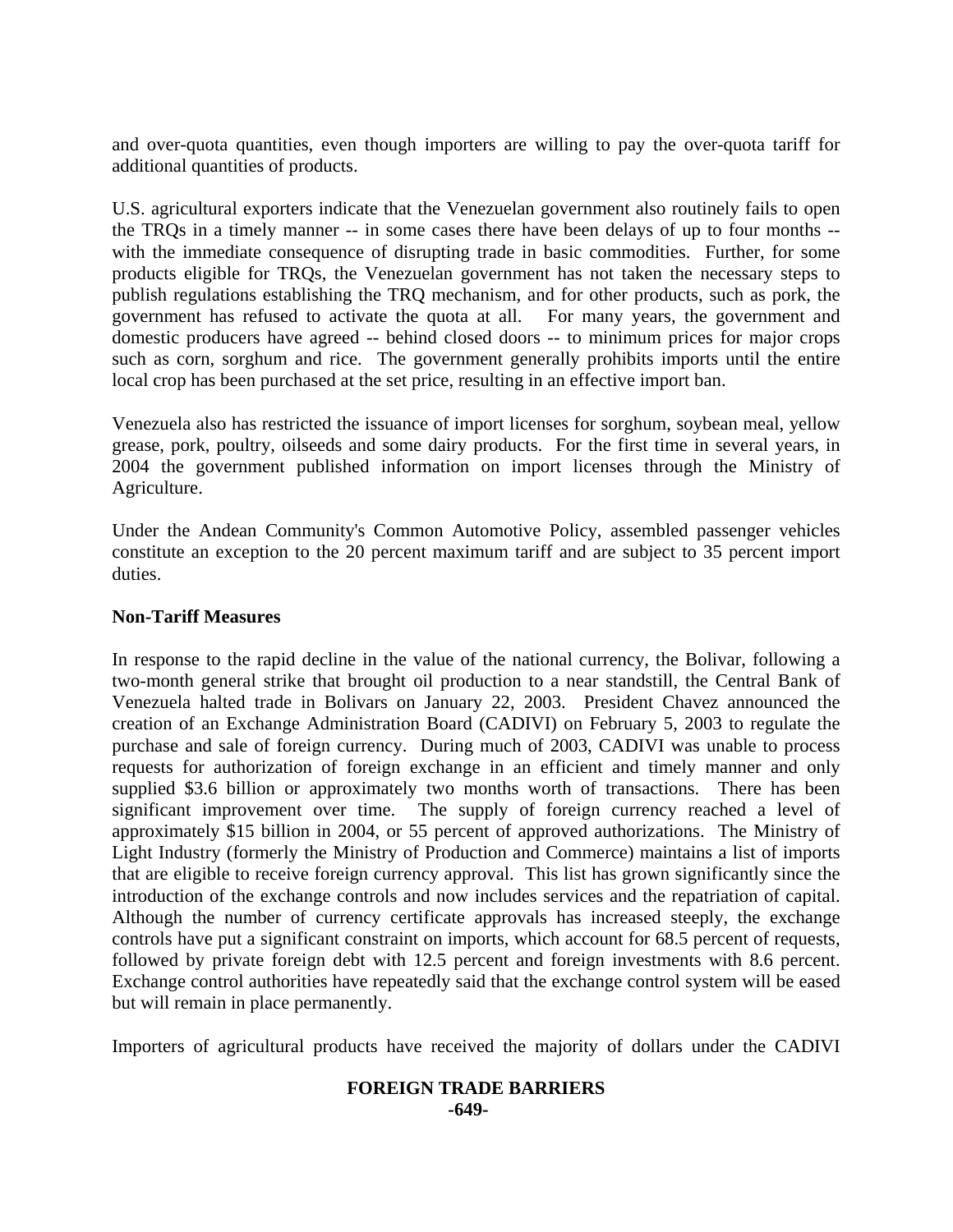system, since most basic food products are on the import list. Even so, problems with coordinating the timing of access to dollars, approval of import permits and licenses, and contracting the shipments have led to numerous delays and cancelled shipments. Trade in higher value products, such as apples, pears, grapes, nectarines and other fruits and nuts, has been dramatically reduced, as they are not included among the list of high priority products for which foreign exchange is available.

Venezuela also requires that importers obtain sanitary and phytosanitary (SPS) permits from the Agriculture Ministry for most agricultural imports. U.S. industry has raised concerns about the use of SPS permits to unreasonably restrict agricultural and food imports as well as the consistency of Venezuela's SPS practices with WTO requirements. These practices have particularly affected trade in pork, poultry, beef, apples, grapes, pears, nuts, onions and potatoes. Industry representatives have reported that Venezuela also restricts the sale of nutritional supplements or natural products to pharmacies, limiting direct sales efforts.

Although the Venezuelan government has not published requirements on absorption agreements, it has been common practice for years to require the purchase of domestic production before issuing import licenses or permits. Imports of yellow corn are dependent upon the purchase of local sorghum and/or white corn. Soybean imports are dependent upon the purchase of "locally produced" soybean meal, and permits for grape and black bean imports have been tied to the purchase of local product. The use of such absorption requirements is extremely subjective, since Venezuela lacks a good statistical system to track levels of domestic crop production.

In 2002, the United States Trade Representative initiated formal WTO consultations with Venezuela on its agricultural import license procedures for a wide-range of products. Canada, the EU, Chile, Argentina, and New Zealand participated in the first round of consultations. Official consultations were held in November 2002 in Geneva. A subsequent exchange of letters on the SPS permit system was conducted in 2003. During the most recent meeting of the WTO Committee on Agriculture in November 2004, the United States again raised questions about permit and licensing procedures. At that time, Venezuela argued that these questions should be discussed under the WTO Sanitary and Phytosanitary Committee.

Venezuela prohibits the importation of used cars, used buses, used trucks, used tires and used clothing. No other quantitative import restrictions exist for industrial products. Some products such as cigarette paper, bank notes, weapons of war and certain explosives can only be imported by government agencies (tax authorities calculate the cigarette tax on the volume of cigarette paper imported by the manufacturers). The government can delegate authority to import on its behalf, and can place orders for such products with the local sales agents of the foreign manufacturers.

# **STANDARDS, TESTING, LABELING AND CERTIFICATION**

Some Venezuelan importers of U.S. products have alleged that Venezuela applies product

#### **FOREIGN TRADE BARRIERS -650-**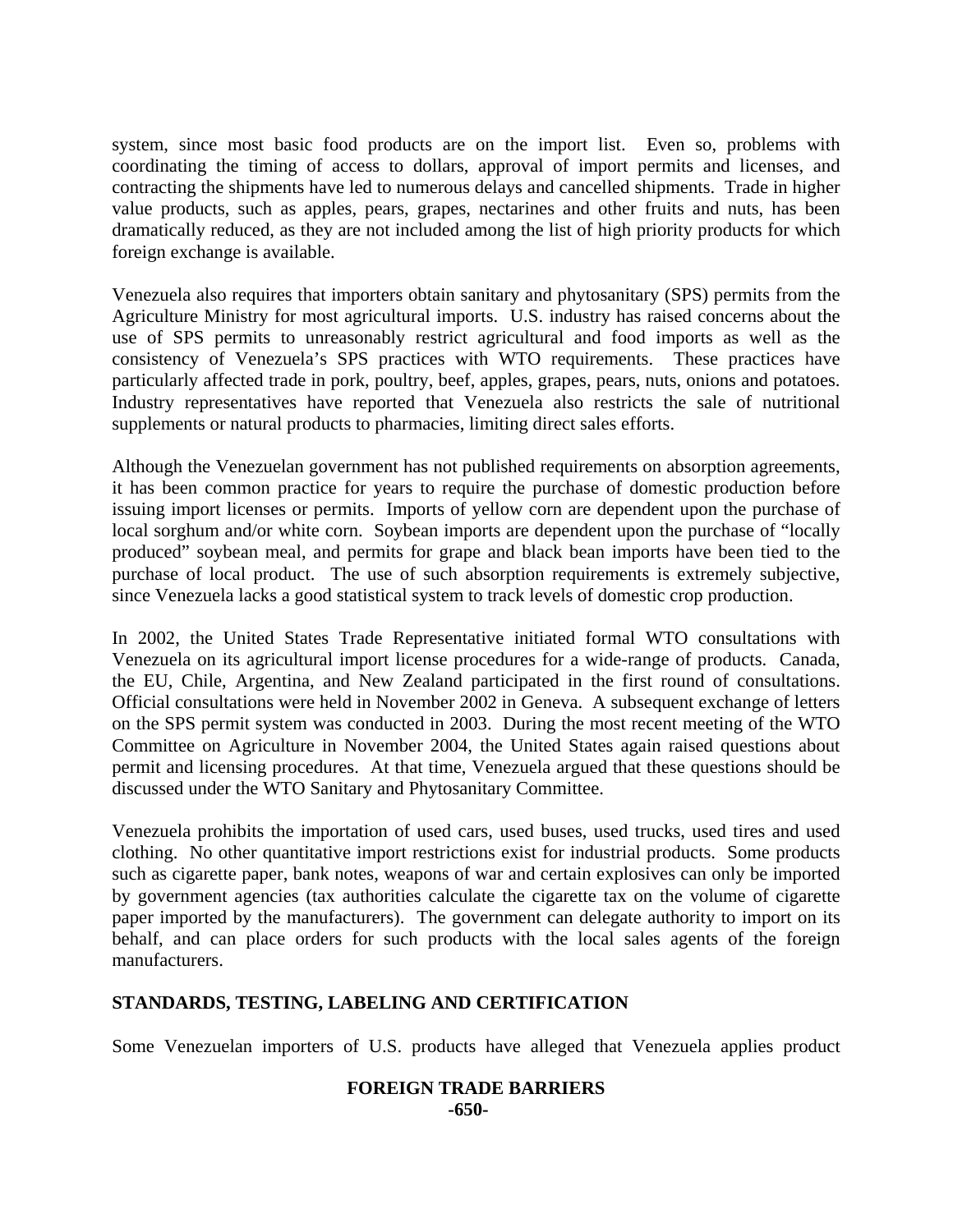standards more strictly to imports than to domestic products. The certification process is expensive. The Venezuelan Commission for Industrial Standards normally requires certification from independent laboratories located in Venezuela but at times will accept a certificate from independent laboratories elsewhere.

In 2003 the Government of Venezuela passed Decree 2444, which requires importers of goods to Venezuela to obtain pre-shipment inspections of all imports. Four companies are certified to conduct these inspections: Bivac Venezuela (Veritas Group), SGS Trade Assurance Services, COTECNA, and Intertek Foreign Trade Standards.

Venezuela's labeling regulations, which became effective in 2002, establish the register of domestic manufacturers and importers of clothing and footwear and minimum labeling requirements for all clothing and footwear products marketed in Venezuela. Imported products require customized labels that include detailed information about the importer of the goods.

## **GOVERNMENT PROCUREMENT**

Venezuela's government procurement law covers purchases by government entities, national universities and autonomous state and municipal institutions. The law requires a contracting agency to prepare a budget estimate for a given purchase based on reference prices maintained by the Ministry of Production and Commerce. This estimate is to be used in the bidding process. The law forbids discrimination against tenders based on whether they are national or international. However, the law also states that the President can mandate temporary changes in the bidding process "under exceptional circumstances" or in accordance with "economic development plans" to promote national development, or to offset adverse conditions for national tenders. These measures can include margins of domestic price preference; reservation of contracts for nationals; requirements for domestic content, technology transfer and/or the use of human resources; and other incentives to purchase from companies domiciled in Venezuela. For example, government decree 1892 establishes a 5 percent preference for bids from companies with over 20 percent local content. In addition, half of that 20 percent of content must be from small to medium- sized domestic enterprises.

In an effort to move away from proprietary software products, the Government of Venezuela in 2004 introduced a law mandating the use of open-source software in government and public institutions. This is expected to reduce the demand for U.S. software products somewhat, though much software currently in use is unlicensed or pirated.

In the international arena, Venezuela has reinstituted state controlled purchases of basic food products for its new internal distribution system, Mercal, a network of state-owned stores aimed at low-income Venezuelans. The state-trading entity, CASA, has purchased, to date, sugar, rice, wheat flour, black beans, milk powder, edible oil, margarines, poultry and eggs from a variety of countries. The private sector has complained that CASA has an unfair advantage in that its access to dollars is assured, as is its access to import licenses and permits. Furthermore, CASA,

#### **FOREIGN TRADE BARRIERS -651-**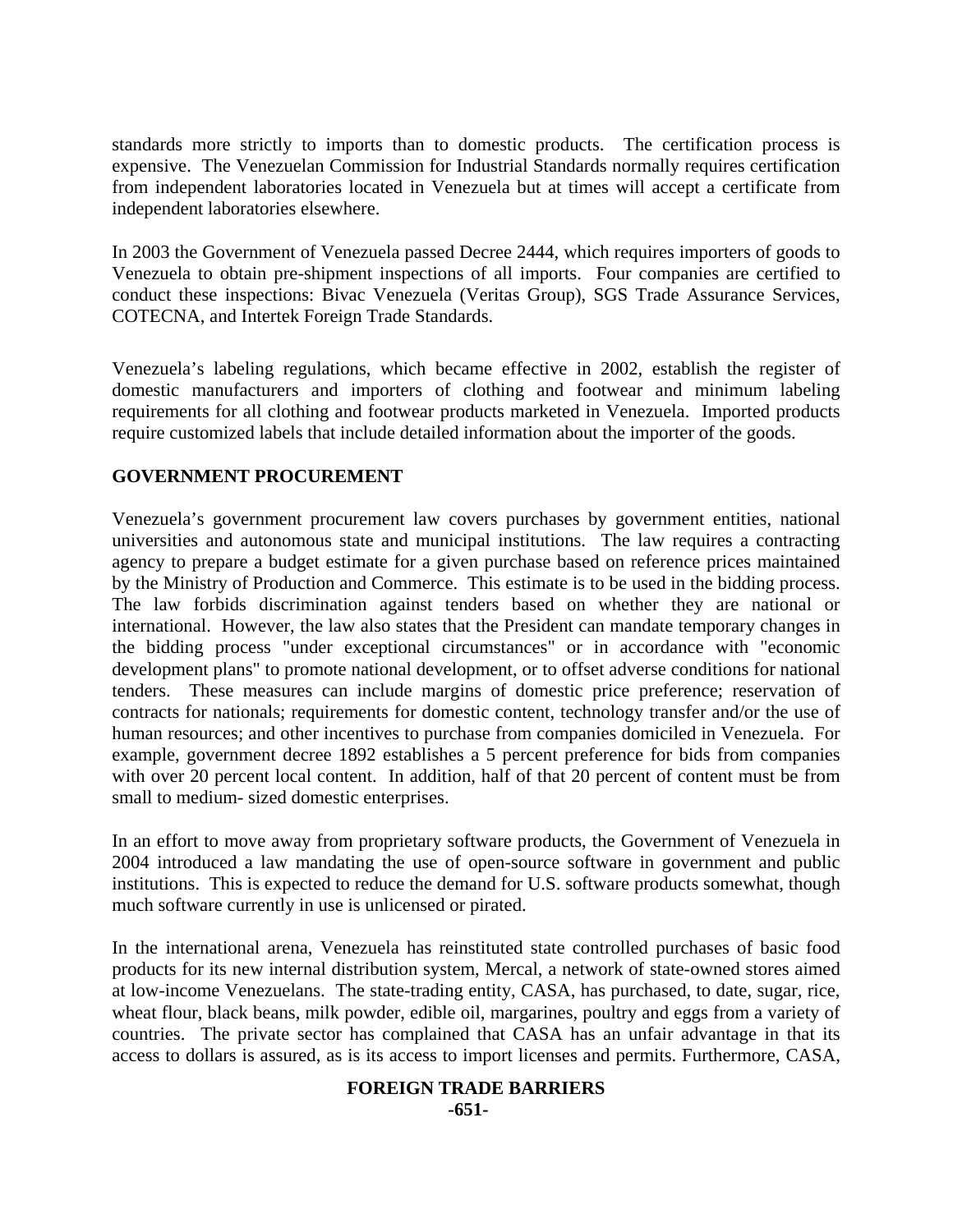as a government entity, imports products without tariffs and customs duties.

Venezuela is not a signatory to the WTO Agreement on Government Procurement.

## **EXPORT SUBSIDIES**

Exporters of selected agricultural products -- coffee, cocoa, some fruits and certain seafood products -- are eligible to receive a tax credit equal to 10 percent of the export's value.

## **INTELLECTUAL PROPERTY RIGHTS (IPR) PROTECTION**

Venezuela is a member of the World Intellectual Property Organization (WIPO). It is also a signatory to the Berne Convention for the Protection of Literary and Artistic Works, the Geneva Phonograms Convention, the Universal Copyright Convention, and the Paris Convention for the Protection of Industrial Property. Venezuela implements its obligations under the WTO Agreement on Trade-Related Aspects of Intellectual Property Rights (TRIPS) through Andean Community Decision 486.

The Venezuelan Industrial Property Office (SAPI) leaves much room for improvement, and its actions and occasional publicly stated antagonism towards IPR often draw criticism from IPR advocates and rights holders. Protection of IPR is also hindered by the lack of adequate resources for the Venezuelan copyright and trademark enforcement police (COMANPI) and for the special IPR prosecutor's office. Venezuela's tax agency SENIAT is promoting several measures to fight piracy in an effort to reduce tax evasion, including a new anti-piracy law and the introduction of a tax on street vendors. According to industry representatives, SENIAT seems to be a promising enforcement entity due to its technical and financial capabilities.

Unfortunately, pirated software, music and movies remain readily available throughout the country, and levels of piracy are increasing. In the 2004 Annual Review, Venezuela remained on USTR's Special 301 "Watch List."

#### **Patents and Trademarks**

Venezuela provides the legal framework for patent and trademark protection through Andean Community Decision 486 and the 1955 National Industrial Property Law. Andean Community Decision 486 takes major steps towards bringing Venezuela into WTO TRIPS compliance. However, without corresponding local laws, Venezuela is not completely TRIPS compliant. Andean Community Decision 345 covers patent protection for plant varieties.

U.S. companies remain concerned about the impact of the Andean Tribunal's 2002 interpretation of Articles 14 and 21 of Decision 486, which do not allow for the patenting of "second-use" products. Under pressure from the Andean Community and in line with some changes in leadership at SAPI, Venezuela has revoked previously issued patents. Very few patents were

#### **FOREIGN TRADE BARRIERS -652-**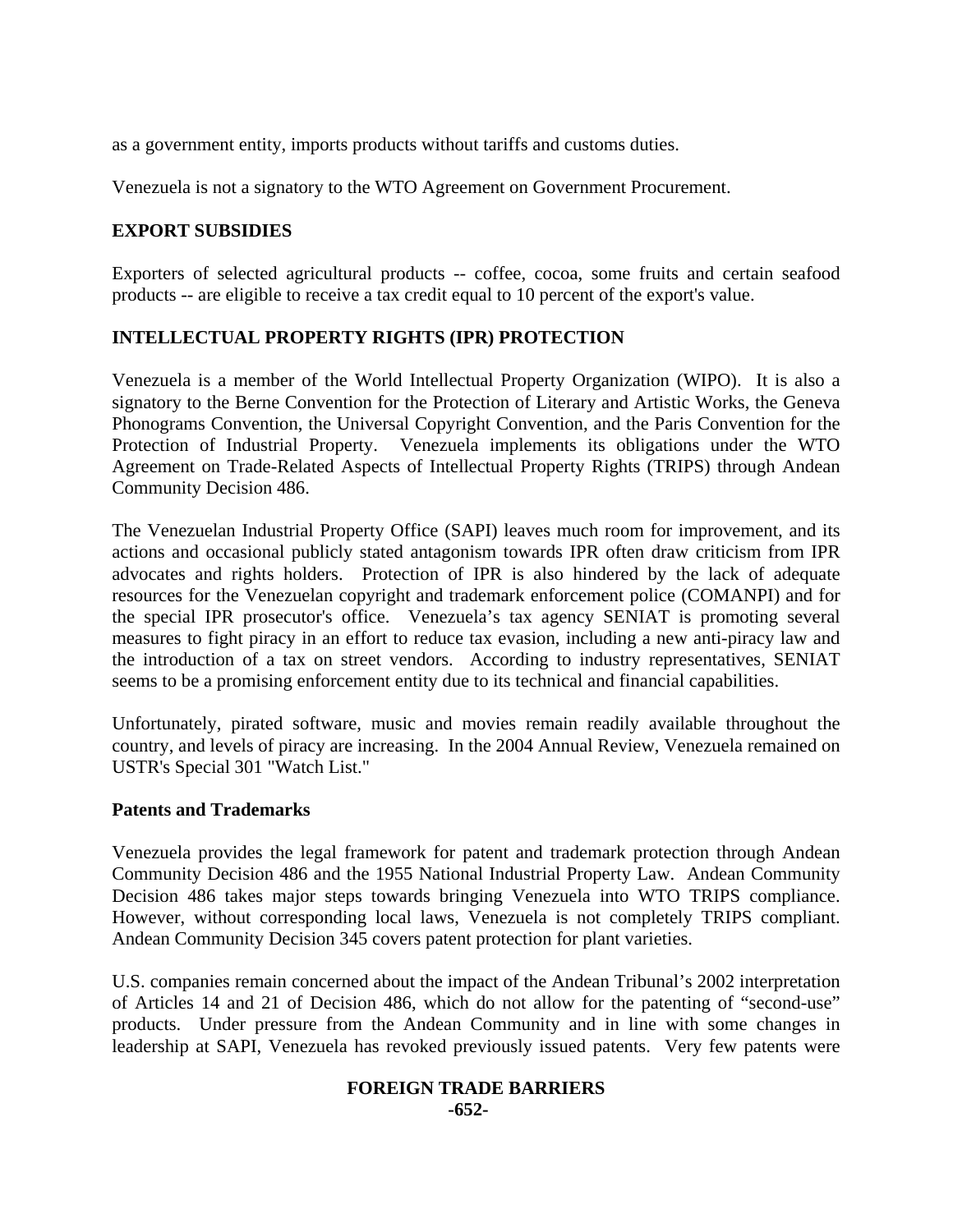awarded in 2004. Since 2002, Venezuela's food and drug regulatory agency (INH) began approving the commercialization of new drugs which were the bioequivalents of already patented drugs, thereby denying the patent-holding companies protection of their test data. In effect, the government now allows the test data of patented drugs or those for which patents have been requested, most of which required lengthy and expensive development, to be used by others seeking approval for their own unlicensed versions of the same products.

# **Copyrights**

Andean Pact Decision 351 and Venezuela's 1993 Copyright Law provide the legal framework for the protection of copyrights. The 1993 Copyright Law is modern and comprehensive and extends copyright protection to all creative works, including computer software. A National Copyright Office was established in 1995 and given responsibility for registering copyrights, as well as for controlling, overseeing and ensuring compliance with the rights of authors and other copyright holders. Industry experts are concerned about a proposed new copyright law which would require the mandatory registry of works in order to receive protection, reduce protection terms, hamper distribution agreements and increase royalties.

The Venezuelan copyright and trademark enforcement branch of the police (COMANPI) continues to provide copyright enforcement support with a small staff of permanent investigators. A lack of personnel, coupled with a very limited budget and inadequate storage facilities for seized goods, has forced COMANPI to work with the National Guard and private industry to improve enforcement of copyrighted material. COMANPI can only act based on a complaint by a copyright holder; it cannot carry out an arrest or seizure on its own initiative, which leads to weaker enforcement.

## **SERVICES BARRIERS**

Venezuela maintains restrictions on a number of service sectors. Venezuela requires that certain professions be licensed in Venezuela (e.g., engineers, architects, economists, business consultants, accountants, lawyers, doctors, veterinarians and journalists). Foreign nationals wishing to practice these professions in Venezuela must have their credentials validated by a Venezuelan university, provided that a reciprocity agreement exists with their country of origin. Some (particularly government-related) accounting and auditing functions require Venezuelan citizenship, and only Venezuelan citizens may act as accountants for companies with publicly traded stock greater than 25 percent. A foreign lawyer cannot provide legal advice on foreign or international law without being licensed in the practice of Venezuelan law.

#### **FOREIGN TRADE BARRIERS -653-**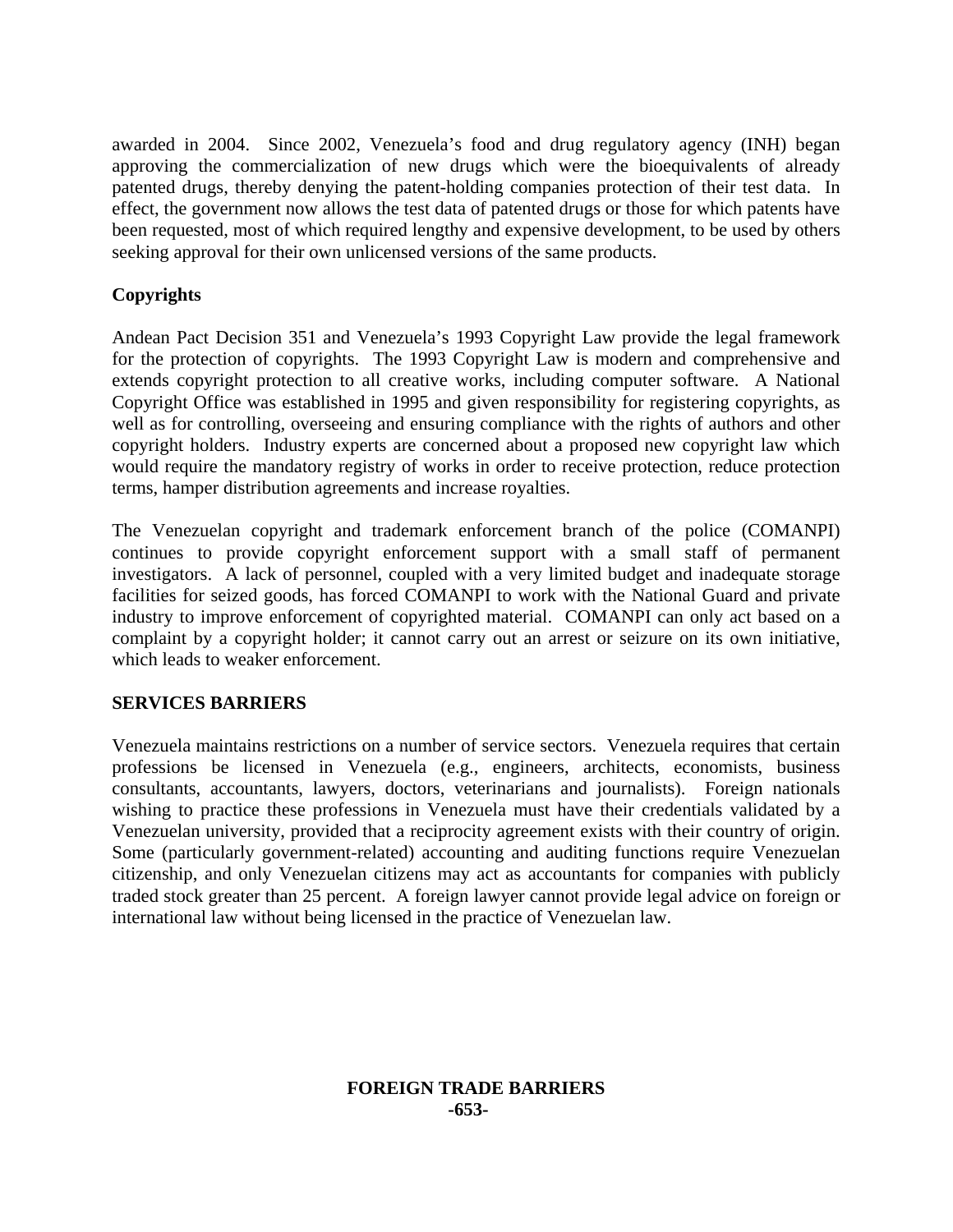Foreigners are required to establish a commercial presence for the provision of engineering services. Foreign consulting engineers must work through local firms or employ Venezuelan engineers. There is a law governing public service tenders, which gives preferential treatment to Venezuelan firms for projects financed with public funds. Foreign participation is restricted to a maximum of 19.9 percent in professional firms.

Venezuela limits foreign equity participation (except from other Andean Community countries) to 20 percent in enterprises engaged in television broadcasting, radio broadcasting and Spanish language newspapers.

The government enforces a "one-for-one" policy that requires foreign musical performers giving concerts in Venezuela to share stage time with national entertainers. There is also an annual quota regarding the distribution and exhibition of Venezuelan films. At least half of the television programming must be dedicated to national programs, and at least half of FM radio broadcasting must be dedicated to Venezuelan music.

Finally, in any enterprise with more than 10 workers, foreign employees are restricted to 10 percent of the work force, and Venezuelan law limits foreign employee salaries to 20 percent of the payroll.

## **Financial Services**

By signing the 1997 WTO Financial Services Agreement, Venezuela made certain commitments to provide market access for banking, securities, life and non-life insurance, reinsurance and brokerage activities. Venezuela did not make commitments on pensions, or on maritime, aviation and transportation insurance, and it reserved the right to apply an economic needs test as part of the licensing process.

Rules governing civil aviation, maritime activities and transportation insurance were issued in 2001 in a package of 49 laws passed under enabling powers granted to President Chavez in 2000. Many of the laws still need implementing regulations. The impact of the legislation is, therefore, still unclear.

# **INVESTMENT BARRIERS**

The government continues to control key sectors of the economy, including oil, petrochemicals and much of the mining and aluminum industries. Venezuela began an ambitious program of privatization under the Caldera administration, but under President Chavez further privatization has been halted.

Foreign investment continues to be restricted in the petroleum sector. The exploration, production, refinement, transportation, storage and foreign and domestic sale of hydrocarbons are reserved to the state. However, private companies may engage in hydrocarbons-related

#### **FOREIGN TRADE BARRIERS -654-**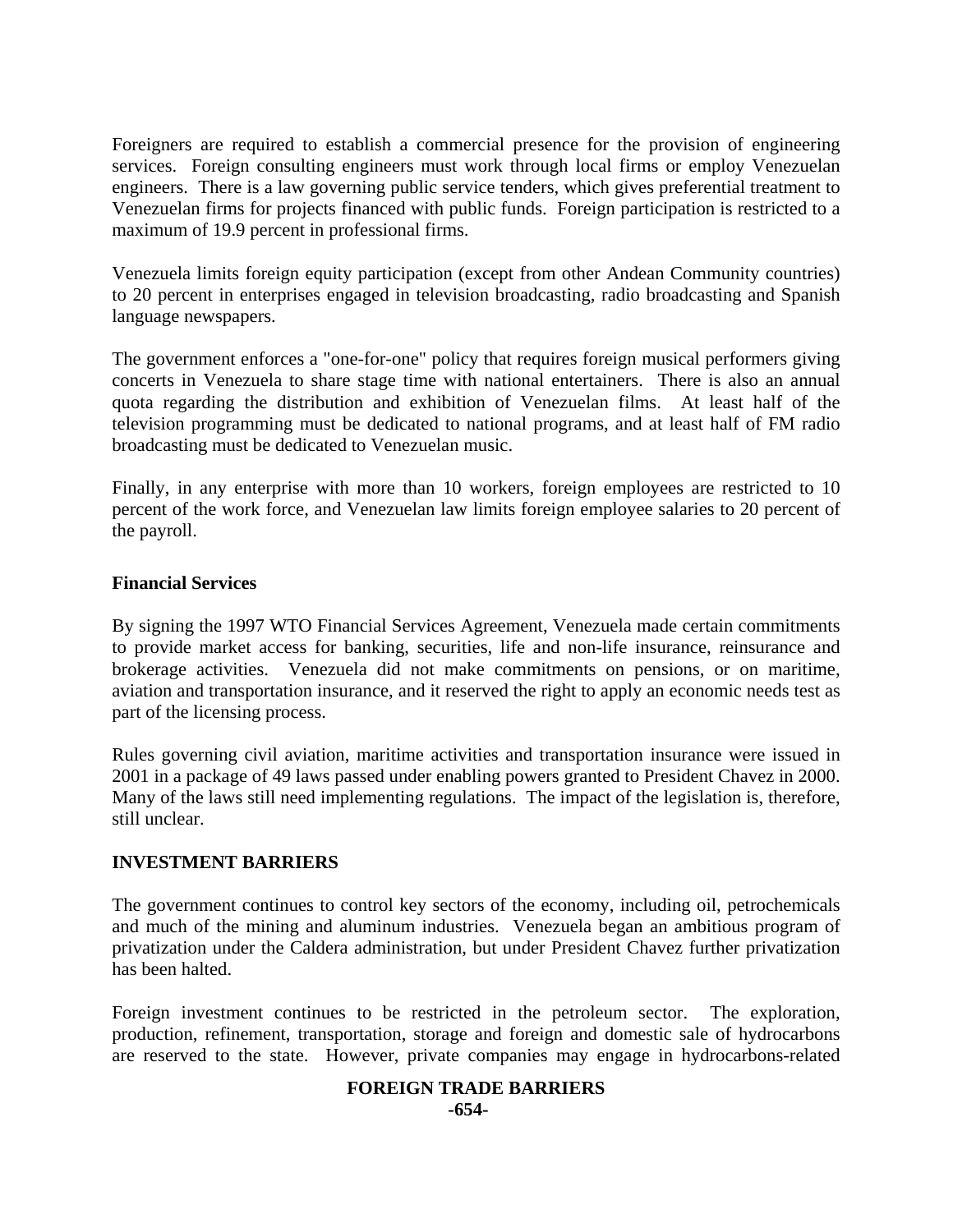activities through operating contracts or through equity joint ventures with the state-owned oil company Petroleos de Venezuela, S.A. (PDVSA). The Venezuelan constitution reserves ownership of PDVSA to the Venezuelan government. Sales to foreign investors of interests in subsidiaries and affiliates of PDVSA are permitted. In the early 1990s, the Venezuelan government partially opened the sector to private investment in order to promote new petrochemical joint ventures and to bring inactive oil fields back into production. Almost 60 foreign companies, representing 14 different countries, participated in this process. PDVSA and foreign oil companies signed 33 operating contracts for marginal fields after three rounds of bidding.

The Hydrocarbons Law of 2001 has raised concerns in the industry as it mandates a minimum 50 percent national participation in future projects and increases most royalties paid to the government from 16.67 percent to 30 percent. No projects have been negotiated yet under this law. The Gaseous Hydrocarbons Law offers more liberal terms, and the Venezuelan government has sought foreign investment to develop offshore natural gas deposits near the Orinoco delta. In October 2004, the Venezuelan government eliminated a royalty holiday granted to joint venture projects relating to the development of Venezuela's extra heavy crude oil reserves. These jointventure projects, known as "the strategic associations," were created during the partial opening of the sector and received 35-year contracts that were endorsed by the National Congress.

The government passed legislation in 1998 aimed at introducing domestic and foreign competition into the domestic gasoline market. The law allows foreign and non-governmental Venezuelan investors to own and operate service stations, although the government retains the right to set product prices. The government has not raised gasoline prices in several years, and currency devaluations and a high inflation rate have eliminated service station profit margins.

Hydroelectric power generation in Venezuela is reserved to the state, although private sector participation is permitted in transmission and distribution. In early 2000, the U.S. power generating company, AES Corporation, successfully took control, by means of a stock swap, of Electricidad de Caracas (EDC), the company that provides power to the Caracas metropolitan area.

A range of other natural resources -- including iron ore, coal, bauxite, gold, nickel and diamonds -- is gradually being opened to greater private investment by means of strategic alliances. In 1996, Corporacion Venezolana de Guayana (CVG), a state-owned umbrella corporation with mining interests, announced its first joint venture with a foreign company to develop the Las Cristinas gold mine. President Chavez personally announced the beginning of operations in May 1999. Low gold prices, however, forced CVG and its partners to suspend the project. In 2001, CVG revoked the concession on grounds of the concessionaire's alleged inability to comply with the contract by not developing the reserves as stipulated, and the concession has been granted to another firm. In April 1999, the Venezuelan government updated the 1945 Mining Law in order to encourage greater private sector participation in mineral extraction. However, in 2003, in line with a policy to centralize mining rights under the Ministry of Energy and Mines, the

#### **FOREIGN TRADE BARRIERS -655-**